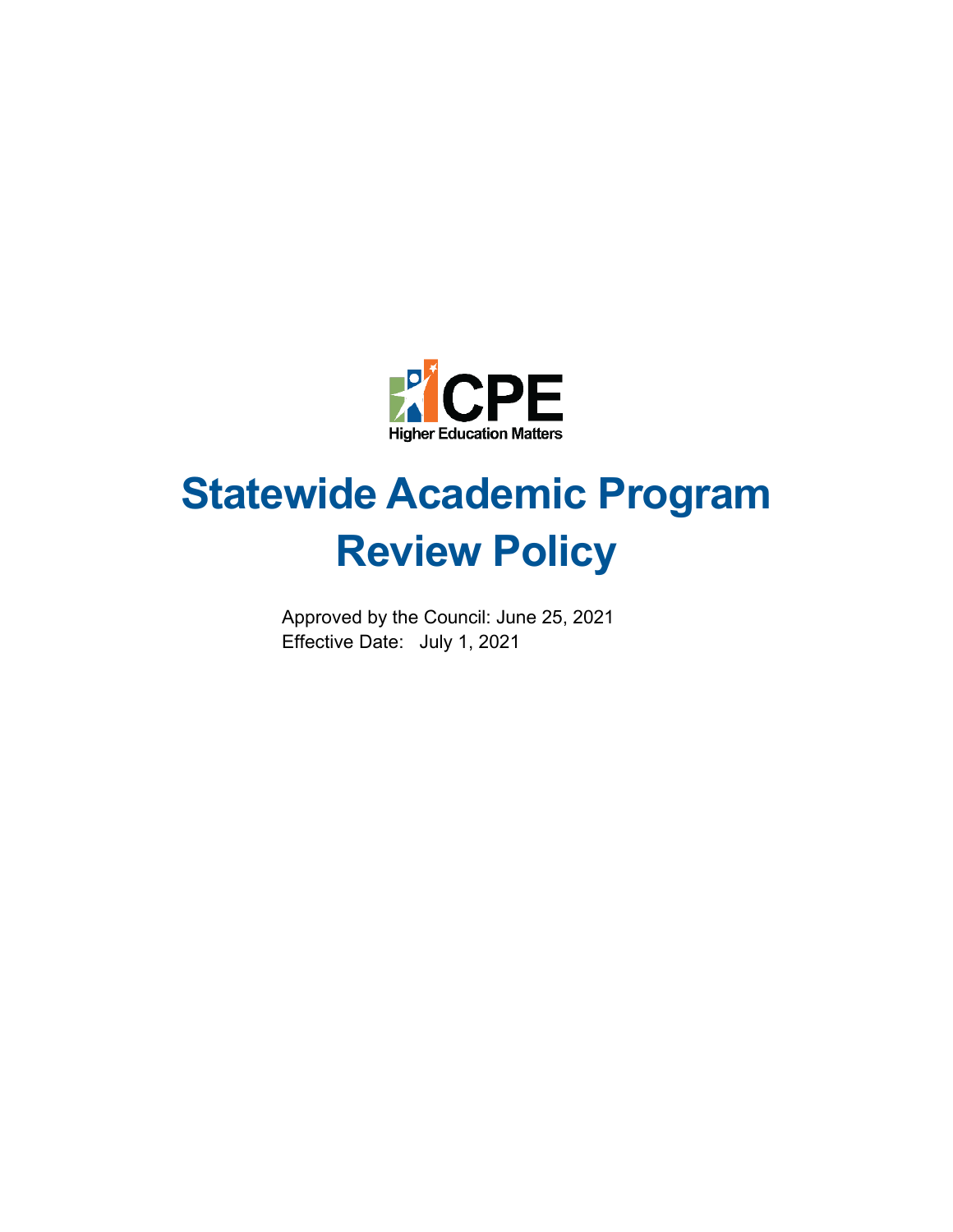# **Statewide Academic Program Review: Policy and Framework**

The statewide academic program review process is a key responsibility of state coordinating boards like the Council on Postsecondary Education (CPE). The process ensures that academic programs are consistent with state priorities and that public resources are used efficiently for the greater good of the Commonwealth.

### **History of Kentucky Statewide Academic Program Review**

The Postsecondary Education Improvement Act of 1997 created CPE and outlined the criteria for program review in statute.

More specifically, KRS 164.020 (16) outlines four criteria for statewide academic program review to determine:

- Consistency with the institution's mission;
- Alignment with the state's strategic postsecondary agenda and implementation plan.
- Elimination of unnecessary duplication of programs within and among institutions.
- Efforts to create cooperative programs with other institutions through traditional means, or by use of distance learning technology and electronic resources, to achieve effective and efficient program delivery.

Statewide program review has taken several forms since the inception of CPE but each process has focused on continuous improvement as well as the operationalization of statutory criteria.

In November 1999, CPE passed a series of guidelines related to academic programs that streamlined the process of reviewing programs and recognized the need for institutional flexibility within the new postsecondary structures of the Kentucky Postsecondary Education Improvement Act of 1997. The Council's Guidelines for Review of Academic Program Productivity established degree production thresholds to identify programs for review. The Council conducted four rounds of program productivity review under these streamlined policies. At its January 30, 2006, meeting, the Council amended its Guidelines for Review of Academic Program Productivity to specify a four-year review cycle, and several more rounds of statewide review were conducted.

The statewide program review policy was revised again in 2011, with an implementation date of the 2013-14 academic year. The policy revisions were made in light of best practices, better coordination among state and institutional practices, and an improved connection between academic program approval and review of existing academic programs. CPE conducted five rounds of program reviews under this iteration of the policy.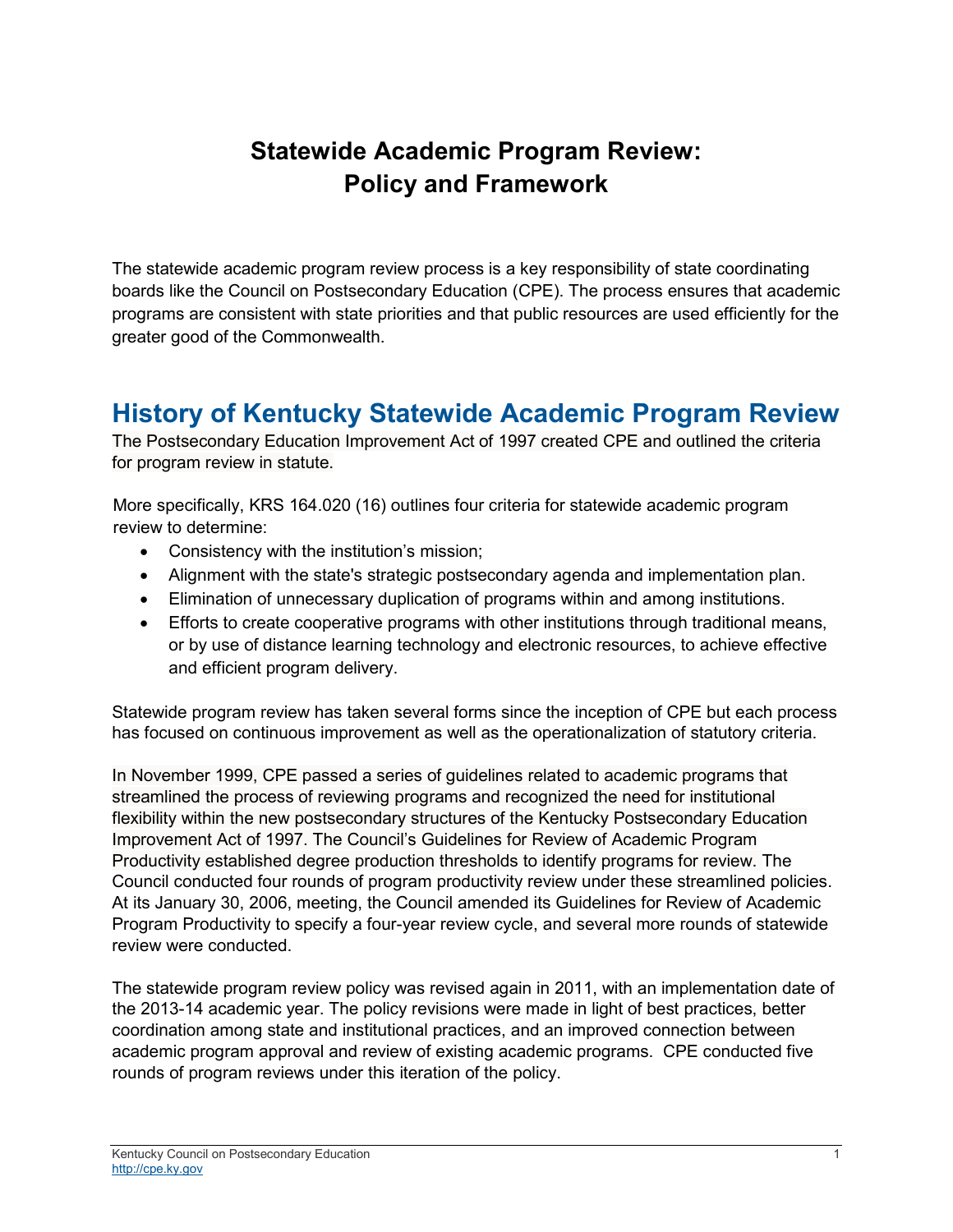After several iterations of policy development and numerous rounds of program review, CPE decided to do a one-time comprehensive analysis of academic programs in the state. In 2019, CPE contracted with Gray Associates to work with universities to review all baccalaureate programs. Gray Associates assisted Council staff to create a methodology that provides campuses with consistent, detailed information to help guide decisions about program needs and improvement. The marginal financial contribution and more than 50 metrics related to student demand, employment, and competition were calculated for each program. Campus representatives participated in facilitated workshops to review these data and analyze each baccalaureate program. CPE also used this data analysis to operationalize unnecessary duplication and identify programs that met the criteria.

# **Academic Program Review Process**

The program review policy incorporates elements of the comprehensive data analysis with a greater focus on program alignment with the statewide strategic agenda.

The process consists of three major components:

- Annual reports summarizing institutional review efforts;
- Statewide data analysis focused on efficiency criteria; and
- Efforts to scale up implementation of the statewide postsecondary education strategic agenda.

#### *Institutional Annual Reports*

Institutions will be required to submit an annual report by July  $15<sup>th</sup>$  that:

- Summarizes the institutional program review process for the previous academic year, with a special emphasis on the data analyses conducted as well as summaries of meetings of university faculty, committee, or administration where data and processes were discussed;
- Highlights the programmatic decisions made during the previous academic year, with an accompanying rationale for the decision that summarizes all data sources and any supplementary information used to arrive at the stated conclusion; and
- Discusses the plans for institutional program review for the upcoming year.

CPE staff will evaluate these reports and work with institutions if any information is missing or any questions arise. Staff will provide a summary report to the Academic and Strategic Initiatives Committee as well as the full Council.

#### *Statewide Data Analysis*

CPE staff will analyze data across institutions each spring semester to determine which programs continue to meet the following criteria for unnecessary duplication:

- Multiple programs in the same CIP code;
- Low and declining enrollment;
- Low new student demand;
- Low market demand; and